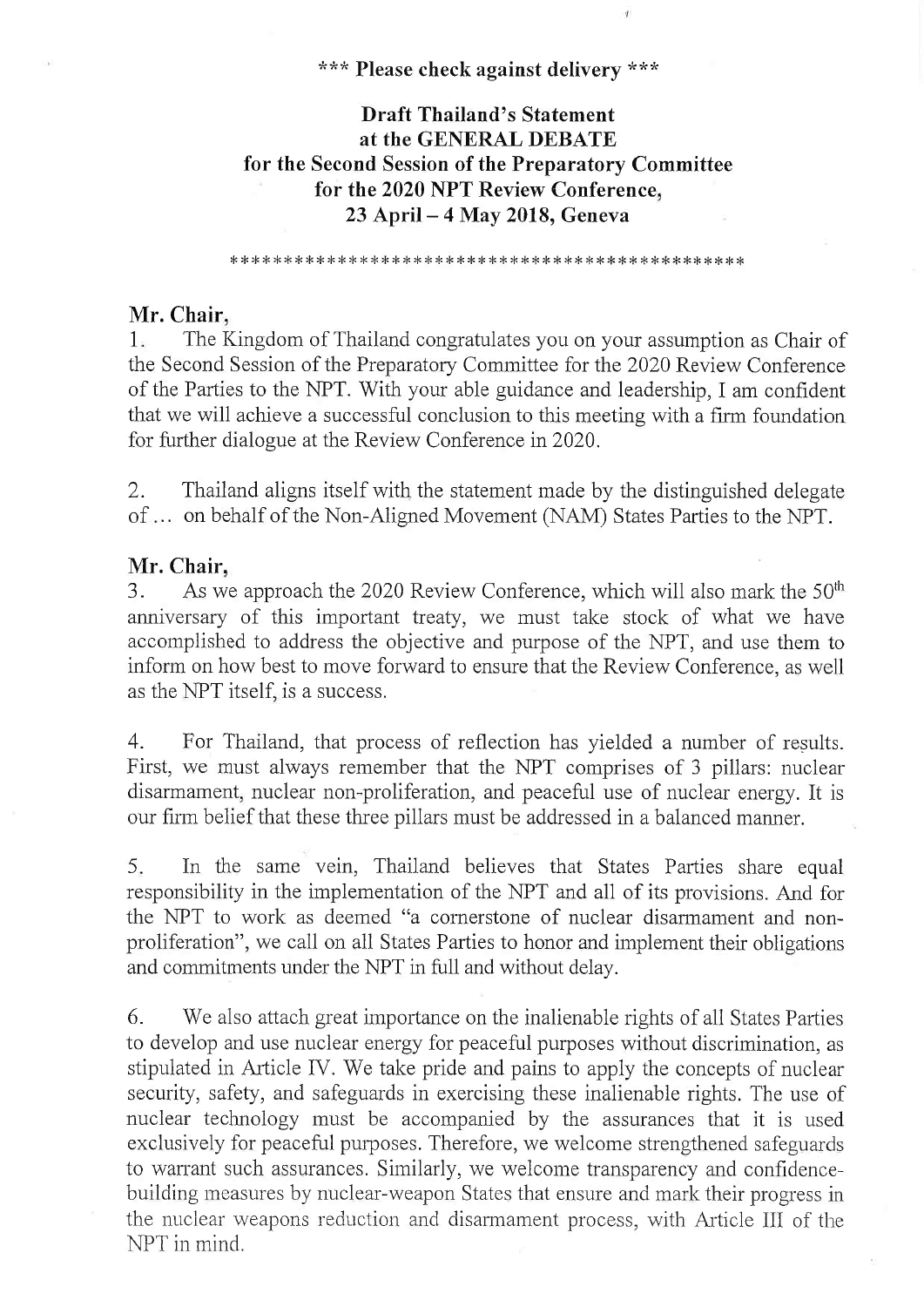### Mr. Chair,

7. Thailand recognizes 2017 as a year of historic success as the Treaty on the Prohibition of Nuclear Weapons (TPNW) was adopted on July 7<sup>th</sup>. The TPNW reflects our determination to fulfill the NPT's Article VI in good faith. It is purposefully designed to complement the NPT. As a Ratifying State to the TPNW, Thailand wishes to encourage our partners to consider our views on the TPNW and engage constructively in the dialogue and decisions toward its entry into force. Just as disarmament and non-proliferation are mutually reinforcing, the NPT and the TPNW can both prosper working together hand in hand.

8. As a depositary state of the South East Asia Nuclear Weapon-Free Zone (SEANWFZ) or the Bangkok Treaty, Thailand supports the establishment of nuclear weapon-free zones in all regions. We also call on all parties concerned to support the early consultations on the establishment of a Middle East zone free of nuclear weapons and other weapons of mass destruction, as stipulated in Article VII and mandated by the 2010 NPT Review Conference. We believe that positive progress on this matter will be a crucial success for the 2020 Review Conference.

#### Mr. Chair,

9. Taking stock also means looking back at the outcomes of previous Review Conferences and evaluating our performances which brought us to those conclusions, or lack thereof. The failure to produce a substantive consensus outcome document at the 2015 Review Conference should serve as a wake up call of the extra effort we shall need to put forth if we hope to have a fruitful PrepCom now, and a meaningful and productive Review Conference in 2020.

10. Furthermore, we must ensure that the process for the NPT, as well as the treaty's raison d'etre, place people at the center. The very first clause in its preamble brings up "the devastation that would be visited upon all mankind by a nuclear war and the consequent need to make every effort to avert the danger of such a war and to take measures to safeguard the security of the peoples." This is a clear indication that a humanitarian view should be taken when we pursue our work in the NPT.

11. Nuclear non-proliferation and disarmament should also involve and be implemented by the people. Civil society, industry, and academia are all stakeholders in this endeavor and must be given seats and voices at the table. If provided with the opportunity to be engaged, not only can these stakeholders, in turn, bring diversified perspectives to the conversation, but they can also inject fresh energy, ideas and resolve to the cause. Thailand therefore appreciates the role and contribution of civil societies in pursuing the disarmament agenda in good faith. We have seen the progress these stakeholders can bring about. The International Campaign to Abolish Nuclear Weapons' (ICAN) efforts toward the negotiation and adoption of the, TPNW is certainly one example that comes to mind. We should harness that power to also give momentum to the NPT.